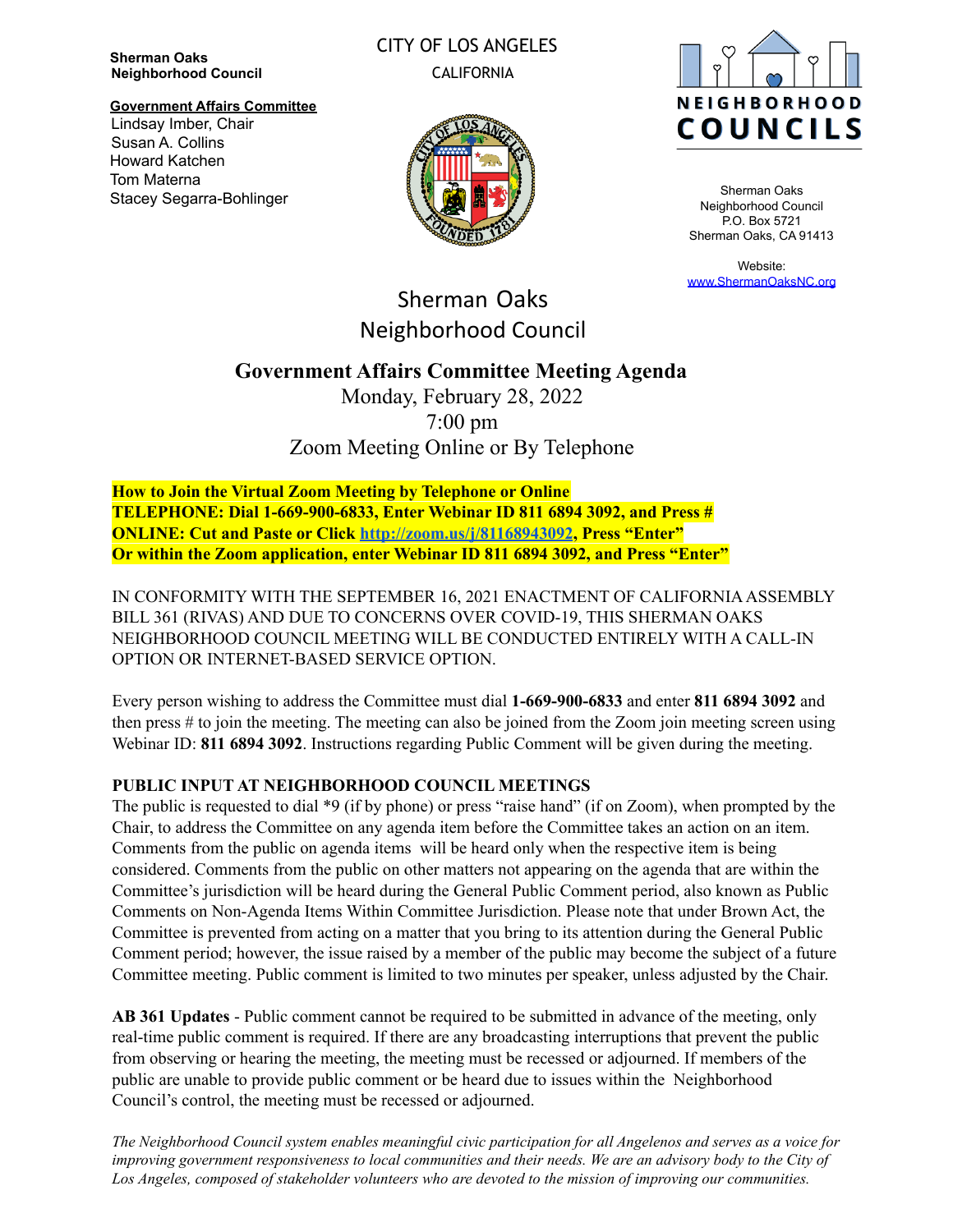Sherman Oaks Neighborhood Council Government Affairs Committee Meeting Agenda, Monday, February 28, 2022, 7:00 pm Page 2

#### **1. Call to Order**

## **2. Roll Call**

## **3. Administrative Motions**

a. Motion to approve the Gov't Affairs Meeting minutes for Dec 28, 2021.

## **4. Comments by Public Officials**

## **5. Chair's Report**

## **6. Action Item That May Be Voted Upon for Transmission to the Board**

- a. [CF 22-0145](https://cityclerk.lacity.org/lacityclerkconnect/index.cfm?fa=ccfi.viewrecord&cfnumber=22-0145). Indoor Mask Mandate / Los Angeles County Board of Supervisors / Los Angeles Unified School District Board of Education / Decreased COVID-19 Infections.
	- i. *Draft Motion:* The Sherman Oaks Neighborhood Council (SONC) supports / opposes [City Council File 22-0145](https://cityclerk.lacity.org/lacityclerkconnect/index.cfm?fa=ccfi.viewrecord&cfnumber=22-0145) seeking reevaluation of the indoor mask mandate in Los Angeles County and, separately, in Los Angeles Unified Schools.
- b. [CF 17-0090-S16](https://cityclerk.lacity.org/lacityclerkconnect/index.cfm?fa=ccfi.viewrecord&cfnumber=17-0090-S16). Proposition HHH / Progress and Problems / Audit.
	- i. *Draft Motion:* The Sherman Oaks Neighborhood Council (SONC) agrees with the LA Controller's findings indicated in [City Council File 17-0090-S16](https://cityclerk.lacity.org/lacityclerkconnect/index.cfm?fa=ccfi.viewrecord&cfnumber=17-0090-S16) and supports the Controller's recommendations therein for modifying the City's HHH funding/loans program to achieve the program's goals, streamline and economize development, and combat the exorbitantly high average per-unit cost of \$596,846 that was observed in 2021. As stated in the Controller's report, "The City must find a way to bring down the overall per-unit cost of developing homeless housing now and in the future." SONC agrees with the Controller's findings and supports implementation of the report's recommendations for doing so.

## **7. Discussion Items Subject to Motions, But Not to Board Referral**

a. Crime/Prop 47/District Attorney. In search of local/state legislation.

## **8. Public Comments on Non-Agenda Items Within Committee Jurisdiction**

## **9. Closing Remarks by Committee Members**

## **10. Adjournment**

\*All Council File (CF) items contain a hyperlink to the applicable source legislation. Motions transmitted to the Board, unless otherwise noted, request a Community Impact Statement (CIS) submitted to the appropriate council file (if applicable) and a letter to Council District 4. Additional correspondence, if applicable, is indicated following the *Draft Motion*.